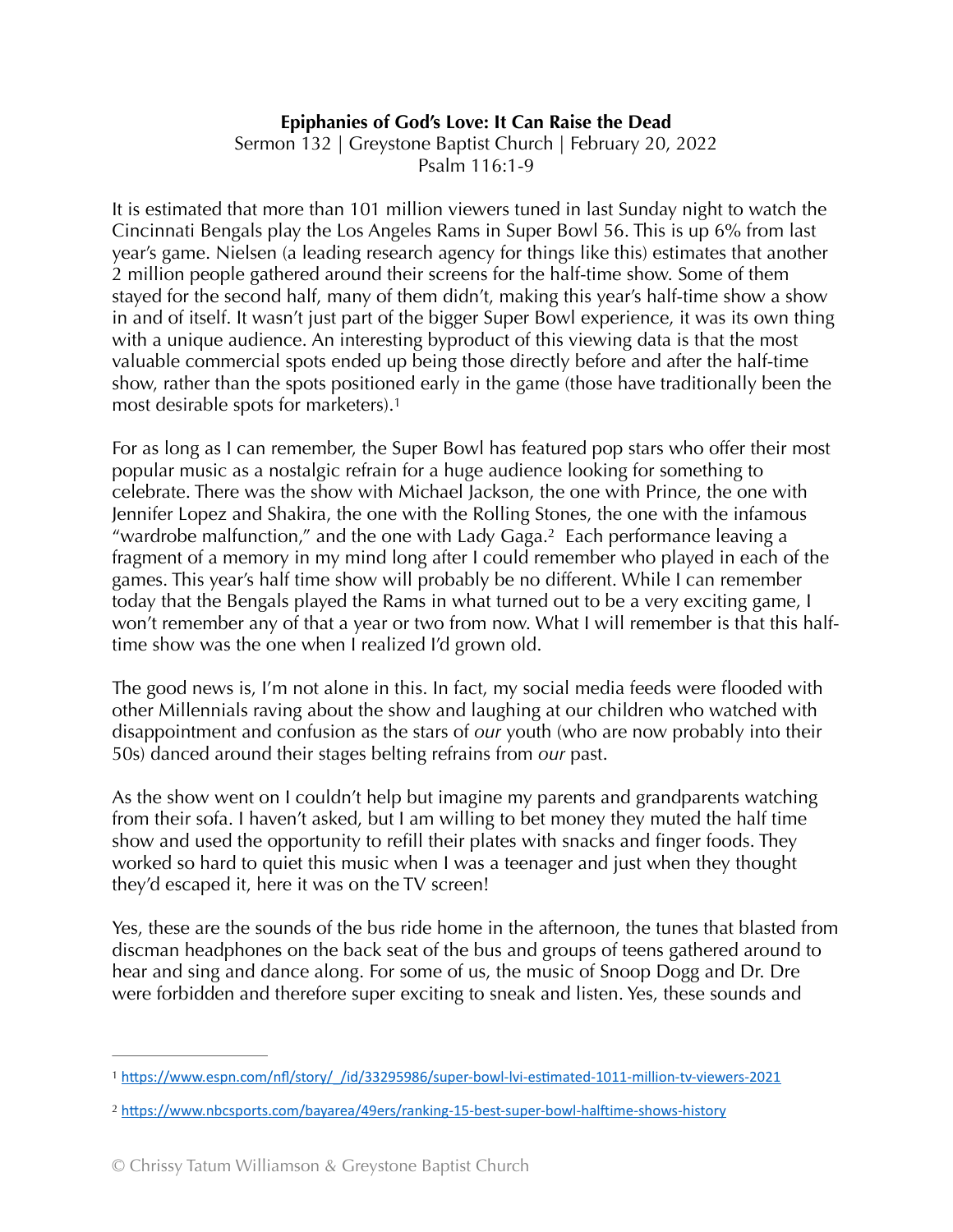songs are the refrain of adolescence... for those of us who are now reaching the dreaded, "middle aged adulthood."

<span id="page-1-1"></span>While we know that Millennials like to feel special, the truth is that every generation is special in this way. Each one has a sort of soundtrack of their youth. The Silent Generation (born in the '20s and '30s) have big band and swing. The Baby Boomers (born in the '40s and '50s) have rock and soul. Gen X ( born in the '60s and '70s) have grunge and some hip-hop[.](#page-1-0)<sup>[3](#page-1-0)</sup> At first the music is just a "hit" or a billboard chart topper. But then, as certain songs last the test of time, they become sort of eternal, in a sense, they become rallying songs for an entire generation. Refrains that bring everyone of a certain age back to that spot on the bus, that Friday night game, that epic prom night, that homecoming dance or graduation party. The music brings us back, like a time machine without a door or seat belt.

These refrains calm our nerves, make us smile, and bring us back to a simpler time when we didn't have to worry about a job, a boss, or the stress of adulting.

We all have them. What is yours? (no really, take a minute, write it down).

Although there are cultural markers – like these songs that mark a generation – to remind us of our past and bring us into a comfortable state of nostalgia, there are also spiritual refrains that offer a more eternal truth than any hit song or pop icon could ever embody.

No, these will never compete with the growing audience for the Super Bowl Half-Time Show, but they do offer a deeper truth that sustains us even in our most difficult moments.

Over the centuries Christians have turned to scripture as a sort of spiritual refrain for our lives. Sometimes we quote words from the prophets, sometimes parables of Jesus, but most often when we need the words to pray, to say, or to hear, nothing soothes like the words of the Psalms.

The early church Reformer, John Calvin, is best known for his book, *The Institutes of Christian Religion.* In it, he lays out his famous theology and doctrine. Because this book has had such a lasting impact on Christianity, especially reformed theology, we can overlook the rest of Calvin's work and writings. The President of Union Theological Seminary in the City of New York, Dr. Serene Jones, writes that in his other, lesser known books, Calvin actually gives us insight into the development of his theology and doctrine. Among the more interesting "behind the scenes glances" offered in these books is his understanding of scripture, and how we are to apply it.

"When he approached the Bible," Jones writes, "he did not see before him a set of simplistic propositional claims from which he could extract doctrinal truths about God. Rather, he called the Bible 'a lens which we put on' and through which we look at the world. For Calvin, sacred Scripture was, in effect, a pair of eyeglasses that Christians wear

<span id="page-1-0"></span><sup>&</sup>lt;sup>3</sup> [https://www.npr.org/sections/allsongs/2008/06/the\\_sound\\_of\\_a\\_generation.html](https://www.npr.org/sections/allsongs/2008/06/the_sound_of_a_generation.html)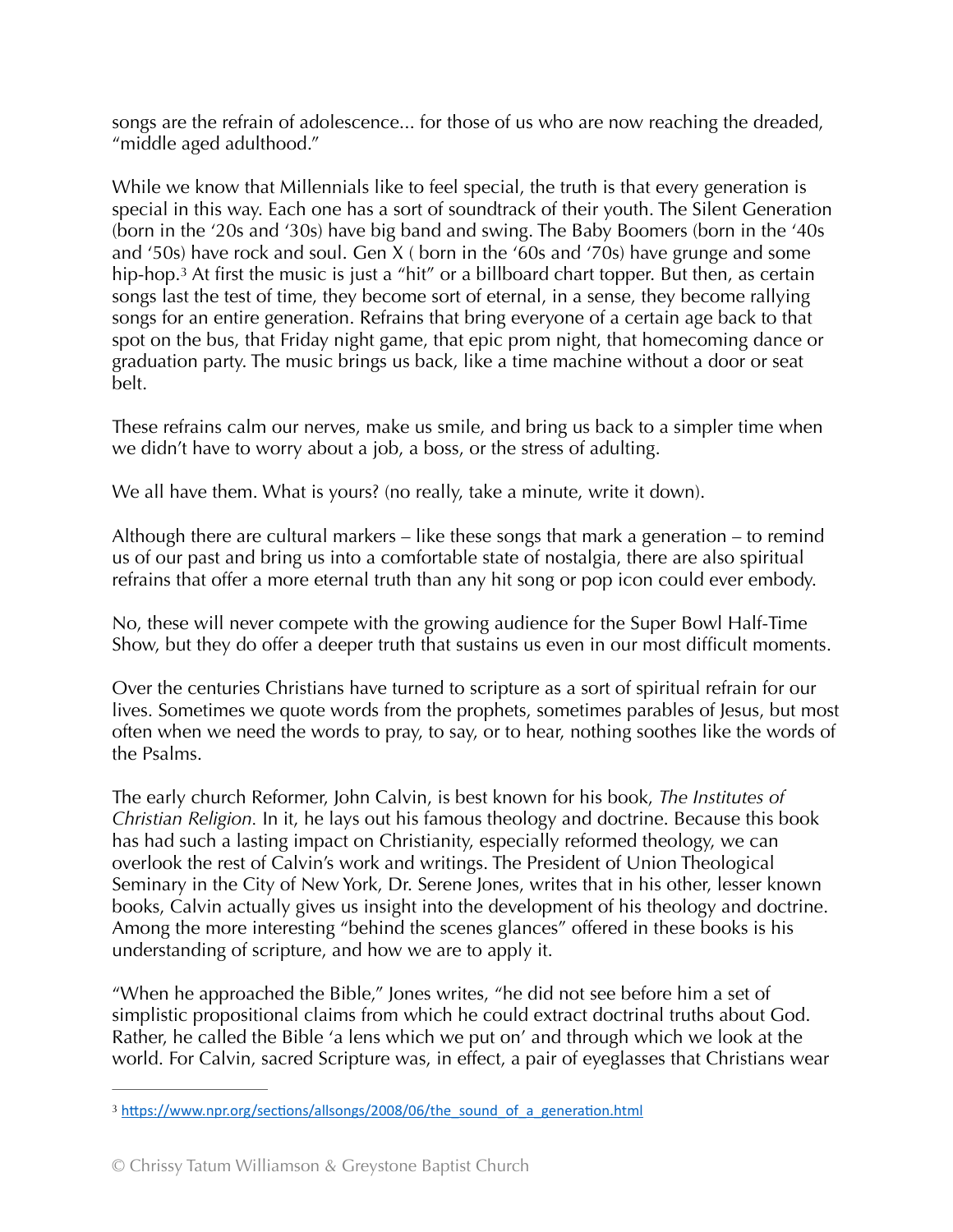<span id="page-2-3"></span>to view reality. The Scripture focuses our gaze and gives us twenty-twenty vision to see the world for what it really is.["4](#page-2-0)

Calvin believed that "scripture is never just a book we quietly read; it is a dramatic world we are invited to stand within and to inhabit as our own, a world where we encounter the God of Israel and of Jesus Christ, who creates and redeems the world." This way, scripture comes to life within us as a script unfolds on a theater stage.

In his book, *Commentary on the Psalms,* this connection with scripture as a living text became readily apparent. Having fled his homeland in France due to conflict with the political leaders of the day, Calvin found himself in Germany, living among other French refugees who had been persecuted in their homeland and who were thus afraid to return. He describes their experiences with words like, "maimed, executed, tortured, burned, and assailed on all sides by the wicked."<sup>[5](#page-2-1)</sup> In this experience, Calvin finds comfort and solidarity in the words of David – the chief writer of the Psalms – and these words become a refrain for him and for his people.

<span id="page-2-4"></span>You see, Calvin was a reformer and an important theologian; but he was also a pastor to his suffering community. As such, he knew and understood the pain that plagued their lives. He understood their experiences of loss and grief, of loneliness and isolation, of worry and anxiety. He knew first hand their displacement, discomfort, and their desire for everything to return to the normal they once knew in their homeland. And from this place of deep, relational knowing, Calvin invited his people into an experience of the Psalms that employed their faithful imagination to offer a way forward, filled with hope and healing.<sup>[6](#page-2-2)</sup> In this experience, Calvin and his congregation would read the Psalms like a script. They would embody the feelings and give voice to the words, joining in with David and the other early writers to echo their ancient prayers of deliverance, of lament, and of praise.

<span id="page-2-5"></span>Like a group of Millennials who sang along with Mary J. Blige, Dr. Dre, Snoop Dogg, and Eminem last Sunday night, this congregation sang, spoke, and prayed the words of scripture to give voice to their feelings (often hidden away in the corners of their souls) and in so doing, they allowed scripture to remind them of God's persistent presence in their lives.

The best part about scripture, especially the Psalms, is that unlike the sounds of pop stars from one generation or another, these words echo true for all people, in all places, and through all of time because they are infused with the eternal and ever-present love of God.

Today's Psalm is no different. It is a prayer, a timeless refrain echoed from human lips to God's ears. A refrain that recalls the presence of God in days long passed, days of trouble,

<span id="page-2-2"></span>*Ibid.* 49. [6](#page-2-5)

<span id="page-2-0"></span><sup>&</sup>lt;sup>[4](#page-2-3)</sup> Serene Jones. *Trauma and Grace*, 45-46.

<span id="page-2-1"></span>*Ibid.* 46. [5](#page-2-4)